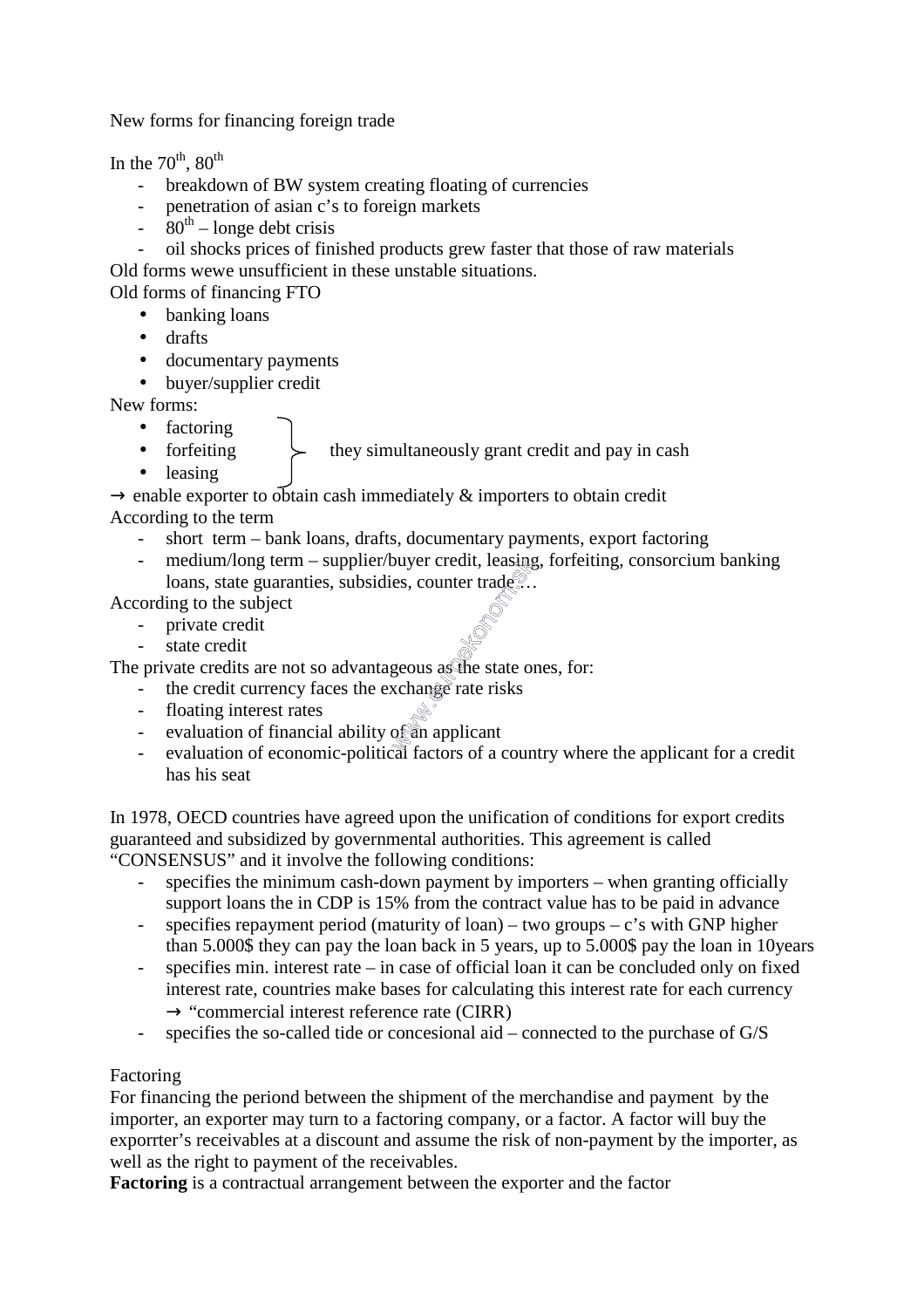$\rightarrow$  historically joined with domestic market, later it penetrated into foreign markets; nowadays mostly in cross-border trade

 $\rightarrow$  agreement between a factor & business company, involves terms & conditions under which factoring operation is realized

FACTOR – business activity of a company to take responsibility for collecting account receivables  $\rightarrow$  a.r. that arise under factoring arise exclusively from the payment

on open account  $\rightarrow$  this payments differs factoring from others methods Paying on open account – apposite of paying in advance

Factoring commission involve:

- administrative handling of invoices
- assuming of credit risk

Types of factoring:

Main line factoring – full service factoring – company offer additional services (bookkeeping) True factoring – non regressive; based upon non recourse factoring agreement Confidential factoring – factoring company choses only some (first rate) invoices Regressive factoring – based upon recourse factoring agreement Single factoring – if the entire F business operation is run only by one factor Two-factor system – involvel two factoring companies EDI factoring – electronic communication between factoring company  $\&$  clients

Functions

- 1. financing function provides export with finances
- 2. function of insurance factor insures company against risk of nonpayment
- 3. function of guarantee against nonpayment
- 4. providing services

## FORFAITING

Long term agreement between forfeiter & the exporter; forfeiter buys account receivables directly from the exporter – primary forfeiter

If he buys account receivables not directly from the exporter – secondary forfeiter



Forfaiting commission includes

- 1. charge for political (transfer) risks
- 2. for using money (for paying exporter in cash) interest is adjusted to EURO rate
- 3. administration

Forfaiting is characterized by: